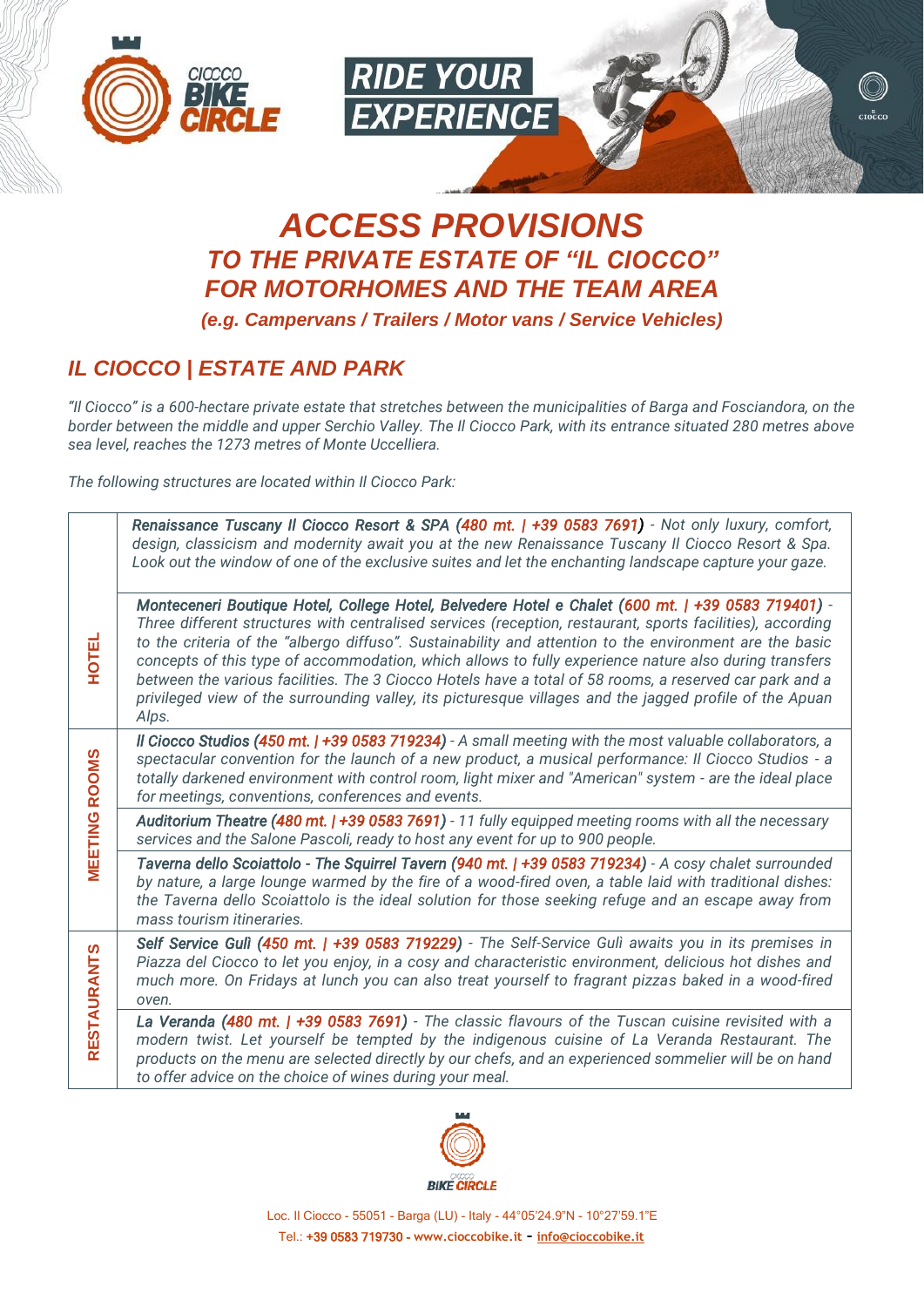

|                     | Nour Lounge (480 mt.   +39 0583 7691) - Sip your favourite cocktail in the intriguing atmosphere of the<br>Nour Lounge and enjoy snacks with a local touch in an elegant and refined space. This is the ideal<br>place for an appetising aperitif, or a quick and light lunch/snack!                                                                                                                                                                      |
|---------------------|-----------------------------------------------------------------------------------------------------------------------------------------------------------------------------------------------------------------------------------------------------------------------------------------------------------------------------------------------------------------------------------------------------------------------------------------------------------|
|                     | Le Salette (480 mt.   +39 0583 7691) - Treat yourself to an authentic gastronomic experience with cooking<br>classes at Le Salette Restaurant!                                                                                                                                                                                                                                                                                                            |
| <b>RESTAURANTS</b>  | Locanda alla Posta (660 mt.   +39 0583 719242) - Set in the green of the Living Mountain, the Locanda<br>alla Posta offers traditional Tuscan dishes revisited by the skilful hands of our chef.<br>Enjoy maximum quality ingredients and wines - all local- in a large terrace with a view of the Apuan<br>Alps: the Locanda, with a completely new look from May 2018, is the ideal place for ceremonies,<br>private celebrations and corporate events. |
| WELLNESS            | Beauty Spa (480 mt.   +39 0583 7691) - In the heart of the Renaissance Tuscany II Ciocco Resort & Spa,<br>overlooking the Serchio Valley, is the splendid Beauty Spa, a small temple dedicated to wellness, where<br>you can take refuge and find energy and vitality immersed in the unspoilt nature of the Tuscan<br>countryside.                                                                                                                       |
| <b>SPORT</b>        | Ciocco Bike Circle (660 mt.   +39 0583 719730) - The Bike Park inside the Estate where you can try out<br>the Enduro and XCO tracks and the largest indoor Pump Track in Italy. Mechanized ascents on routes<br>with the Bike Shuttle.                                                                                                                                                                                                                    |
| ×<br><b>OUTDOOR</b> | Stadium with Football pitch (660 mt.   +39 0583 719730) - The Stadium inside the Ciocco Estate and Park<br>is one of the most important and impressive sports facilities in the Serchio Valley.<br>It is well known for having hosted the retreats of teams such as the Scottish Hearts and Rangers, the<br>Italian national team, Dinamo Moscow, Spartak Moscow, Fiorentina and Sampdoria.                                                               |
|                     | Multipurpose courts (660 mt. $\mid$ +39 0583 719730) - The Sports Centre is located a few metres from<br>the chalets, in a quiet and isolated area, where tennis lovers or those who wish to learn, can enjoy a<br>wide range of spaces dedicated to this sport. The Centre also offers the chance to play football,<br>basketball and volleyball.                                                                                                        |
|                     |                                                                                                                                                                                                                                                                                                                                                                                                                                                           |

**RIDE YOUR<br>EXPERIENCE** 

 $\circledcirc$  $\overline{\text{croceo}}$ 

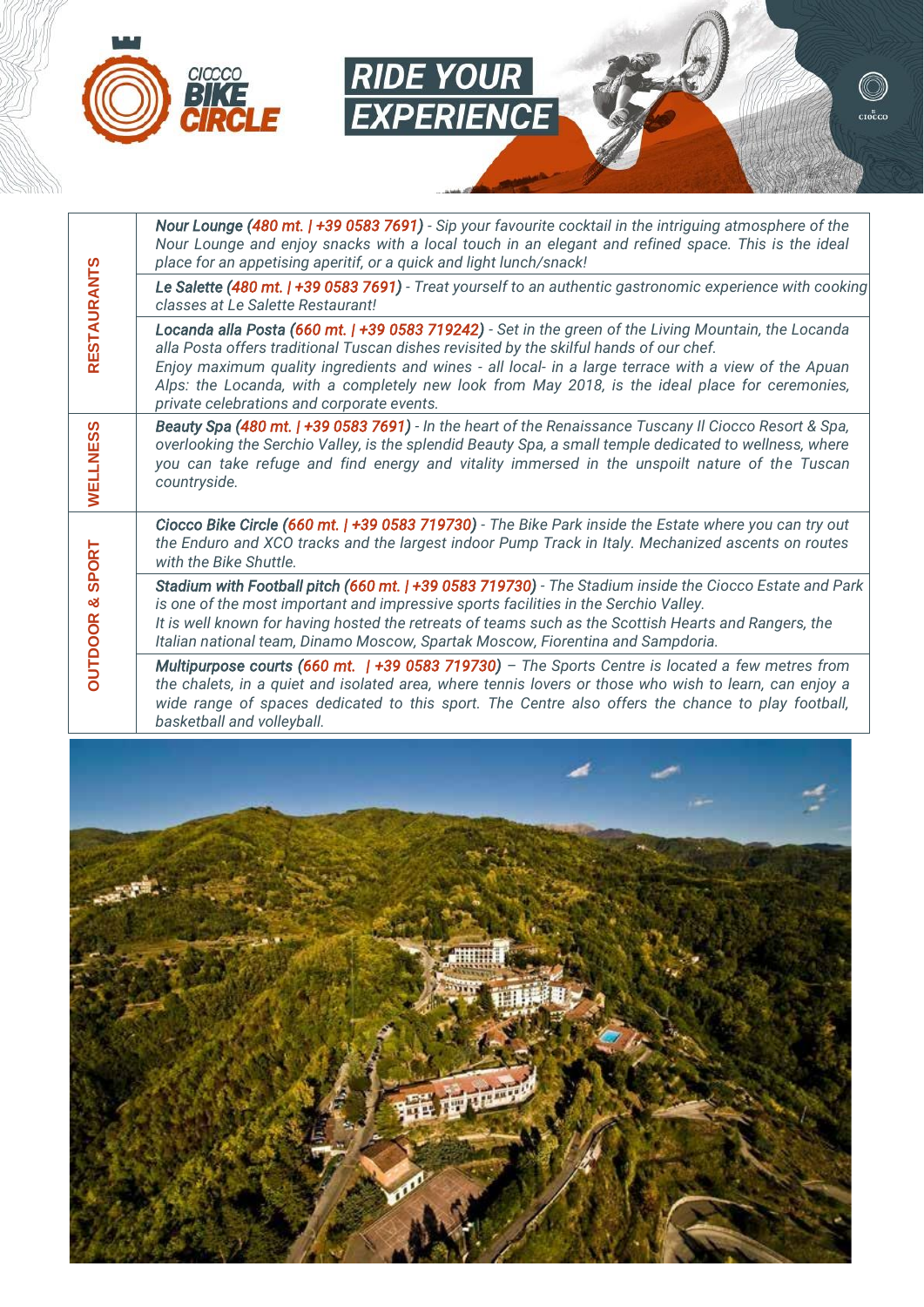



## *REGULATIONS*

*On the occasion of the two-wheeled sporting events organised by the Ciocco Bike Circle (through the APD Ciocco Sport Lab), access to the Team Area and the parking area will be regulated as follows.*

*Reservation of your TEAM AREA can be made via the appropriate form which must then be sent by email to [info@cioccobike.it.](mailto:info@cioccobike.it)*

*Reservations must be received no later than Thursday 23 September 2021. Those who have not sent any communication by the deadline will be placed inside the area or in the immediate vicinity at the organisers' discretion. The Organisation reserves the right to accept or refuse bookings received after the deadline.*

*Reservations in TEAM AREA are completely FREE of charge. Those who will show up with different needs of meters than the ones previously communicated could be moved and put on hold, compared to others.*

*Each team will be entitled to the space for only one service vehicle with a maximum length of 8 linear metres (including the open tailgate, if present) and a tent of 6x3 metres.*

*The TEAM AREA has no electricity and water supply.*

*However, it will be possible to access the areas provided with running water free of charge: Bike wash or shower/toilet area.*

*The spaces of each team inside the Service Park will be assigned by the Organising Committee and must be occupied within and not later than 09:00 on Friday of the event.*

*The TEAM AREA will be open from 09:00 on Thursday 23 September 2021 and will respect the following opening hours: - from 09:00 to 19:00 on Thursday 23 September 2021;*

*- from 07:00 to 21:00 on Friday 24 September 2021;*

*- from 06:30 to 13:00 on Saturday 25 September 2021;*

*We recommend not to leave any objects or equipment in sight as the team area will not be supervised. The Organisation is exempt from any responsibility in case of theft or damage of vehicles or things. The layout of the area will be at the discretion of the Organisation. By submitting this form I declare that I release the Organisation from liability of any kind and nature.*

*Please note that it is forbidden to sell products within the team area.*

#### *SPECIFIC REGULATIONS FOR CAMPERVANS*

*Campervans without an overnight reservation at our facilities (Il Ciocco Hotels and Chalet and Renaissance Tuscany Il Ciocco Resort & Spa) may access the Private Estate of "Il Ciocco" through the purchase of a "CAMPER" plate at the cost of 20 euros (twenty euros) for the two days of the race, which will also allow access to the team area without any further service.*

*A special area, in the immediate vicinity of the competition course, will be made available to campervans without reservation at our facilities. This area has no electricity and water supply.*

#### *( ) I accept the terms of the contract*

*INFORMATION ON THE PROCESSING OF PERSONAL DATA*

*By submitting this request, I consent to the processing of my personal data, according to Law Decree 196/2003. I also specify that I have NOT in any way indicated sensitive data (relating, in particular, to HEALTH, RELIGIOUS CONVICTIONS and POLITICAL OPINIONS). I will be allowed at any time to rectify, integrate and cancel my personal data as provided for by art. 7 of Legislative Decree no. 196/03.*

*Date Signature* 



Loc. Il Ciocco - 55051 - Barga (LU) - Italy - 44°05'24.9"N - 10°27'59.1"E Tel.: +39 0583 719730 - **[www.cioccobike.it](http://www.cioccobike.it/)** - **[info@cioccobike.it](mailto:info@cioccobike.it)**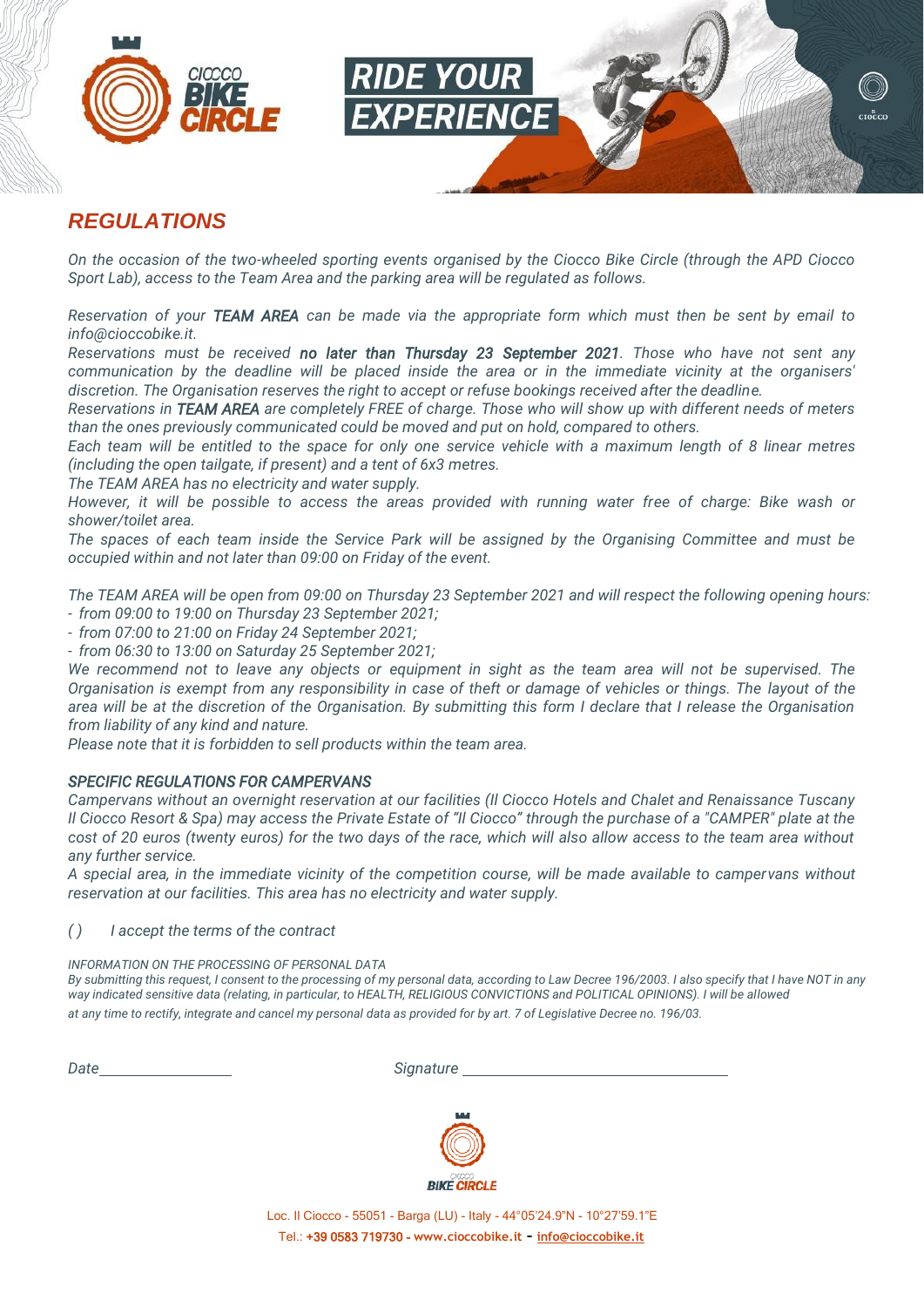

## *RESERVATION FORM FOR THE TEAM AREA*

| <b>Team Name</b>                                                                                                |                |  |  |  |
|-----------------------------------------------------------------------------------------------------------------|----------------|--|--|--|
| Contact person                                                                                                  |                |  |  |  |
| Address                                                                                                         | Postcode       |  |  |  |
| City                                                                                                            | <b>Country</b> |  |  |  |
| <b>VAT number</b>                                                                                               |                |  |  |  |
| Telephone                                                                                                       |                |  |  |  |
| Email                                                                                                           |                |  |  |  |
| the contract of the contract of the contract of the contract of the contract of the contract of the contract of |                |  |  |  |

### *Date of Arrival (indicate the day of arrival)*

#### *Required space*

| Length (mt.) | Depth (mt.) | Total space (sqm.) |
|--------------|-------------|--------------------|
|              |             |                    |
|              |             |                    |
|              |             |                    |

## *CAMPERVANS PARKING RESERVATION FORM*

| <b>Team Name</b>      |          |
|-----------------------|----------|
| <b>Contact person</b> |          |
| <b>Address</b>        | Postcode |
| City                  | Country  |
| <b>VAT number</b>     |          |
| <b>Telephone</b>      |          |
| Email                 |          |



Loc. Il Ciocco - 55051 - Barga (LU) - Italy - 44°05'24.9"N - 10°27'59.1"E Tel.: +39 0583 719730 - **[www.cioccobike.it](http://www.cioccobike.it/)** - **[info@cioccobike.it](mailto:info@cioccobike.it)**